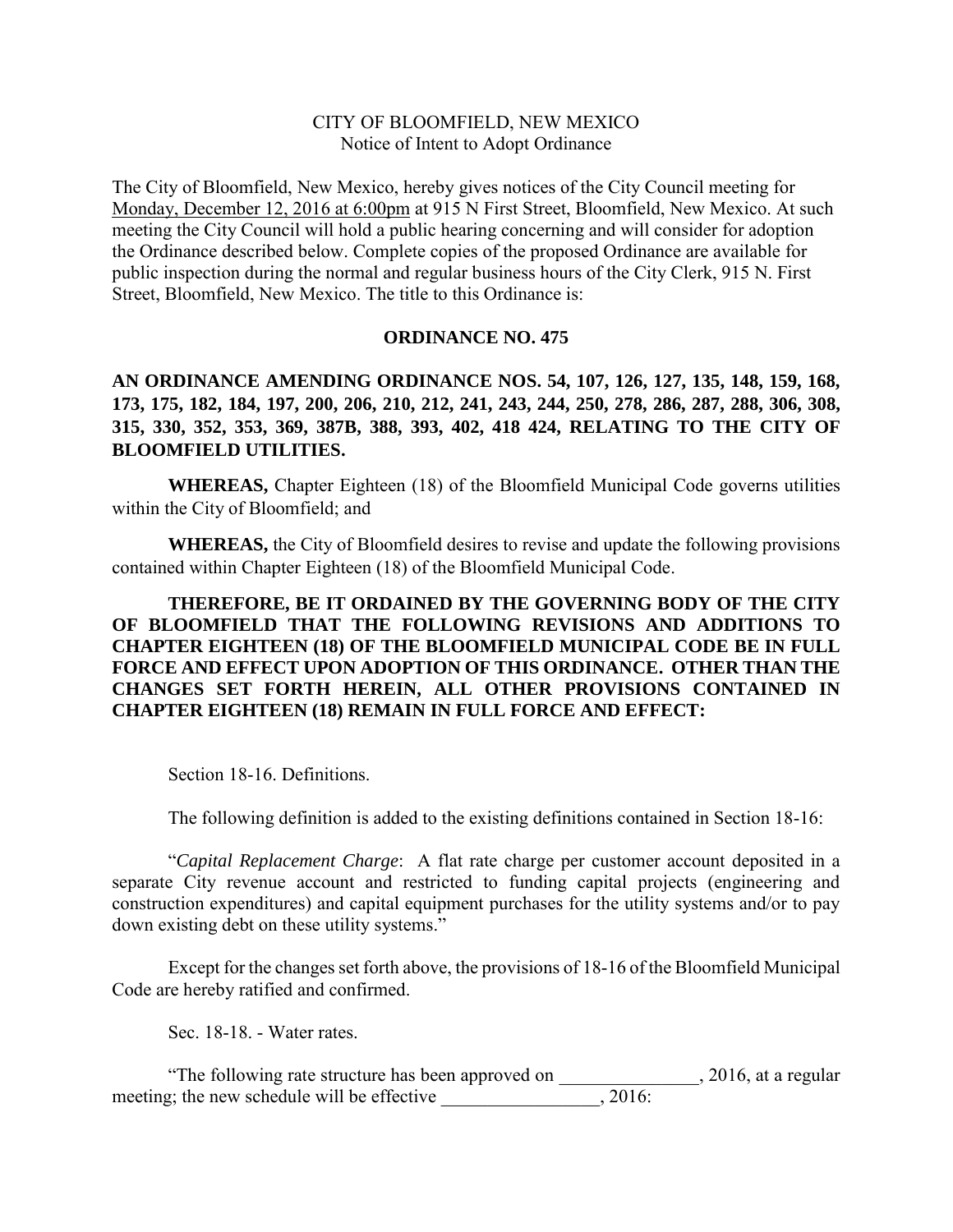| Meter Size                   | <b>Base Rate</b> | Per 1,000 Gal. |
|------------------------------|------------------|----------------|
| $3/4$ " meter                | \$16.62          | \$4.57         |
| $\frac{3}{4}$ " meter senior | \$10.68          | \$4.57         |
| 1" meter                     | \$42.74          | \$4.57         |
| $2$ " meter                  | \$90.24          | \$4.57         |
| 3" meter                     | \$119.92         | \$4.57         |
| 4" meter                     | \$167.42         | \$4.57         |
| <b>Outside City</b>          |                  |                |
| $\frac{3}{4}$ meter          | \$24.34          | \$6.86         |
| $\frac{3}{4}$ meter senior   | \$10.68          | \$6.86         |
| 1" meter                     | \$63.52          | \$6.86         |
| $2$ " meter                  | \$134.76         | \$6.86         |
| 3" meter                     | \$179.30         | \$6.86         |
| 4" meter                     | \$250.54         | \$6.86         |
| Hydrant                      | 17.96<br>S       | \$9.43         |

A Capital Replacement Charge of \$2.50 per month for each customer account is hereby made a part of the current rate structure."

Sec. 18-18. – Water rates.

"(c) Annual review of water rates. The water rate structure shall be adjusted annually as part of the municipal budget adoption process by an amount equal to the seasonally adjusted Consumer Price Index (as defined below) and/or a review of the water utility system budget, rate structure, and capital improvements/equipment needs to assess the need for adjustment in the water utility system. The Bloomfield City Council shall take action deemed necessary to ensure the efficient operations of the water utility system.

Water rates shall be adjusted annually based upon the average increase/decrease in the seasonally adjusted All Urban Consumer Price Index (CPI-U) as reported by the U.S. Department of Labor's Bureau of Labor Statistics. This average shall be based upon the index's annual, percentage increases/decreases from 1913 to the end of the most current calendar year. This adjustment shall be effective with the first, utility billing cycle after adoption by the City Council."

Except for the changes set forth above, the provisions of 18-18 of the Bloomfield Municipal Code are hereby ratified and confirmed.

Sec. 18-22. - Deposits and new account charges required of users.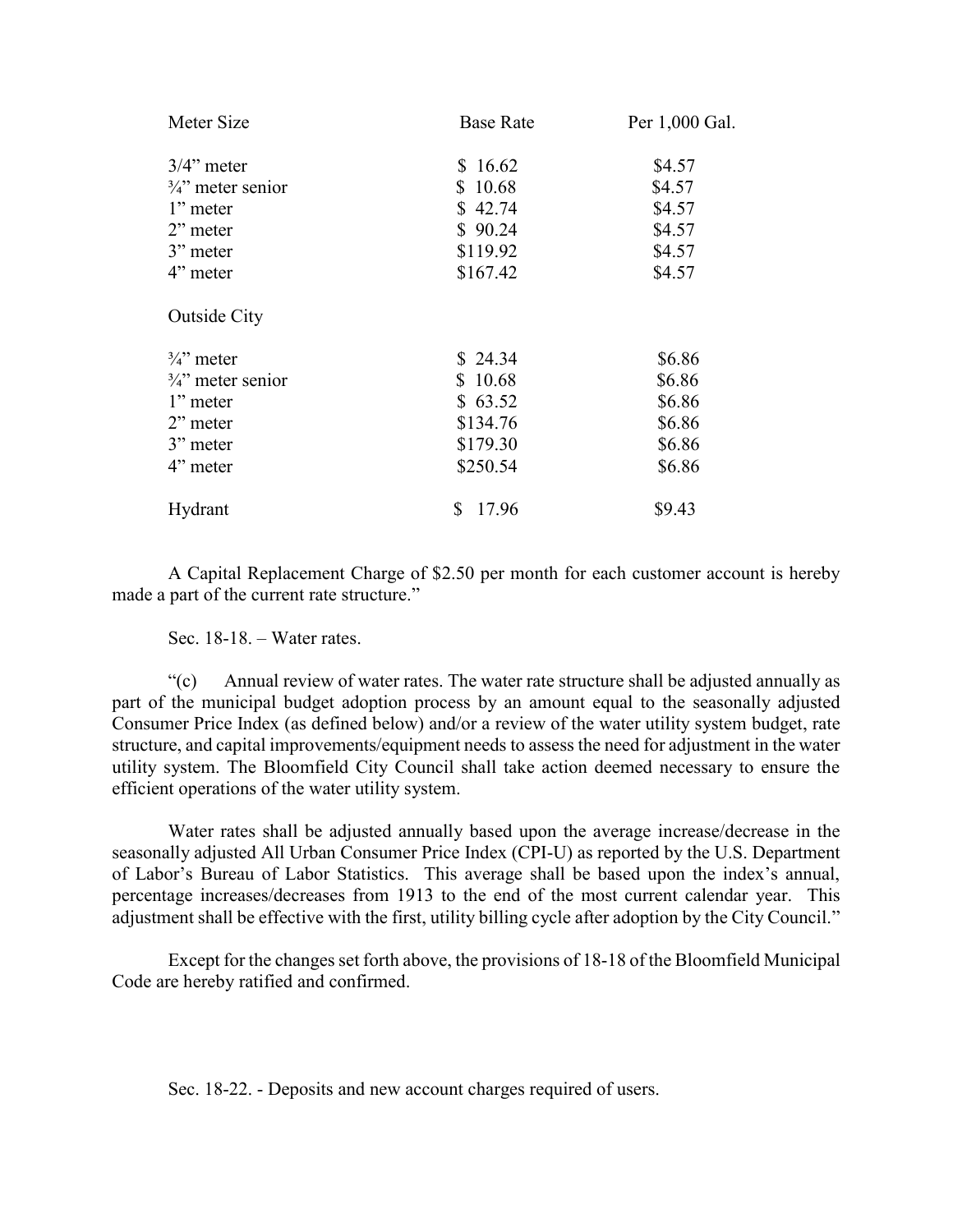"(a) Applicants and/or Property Owners of the City utilities shall be required to deposit with the City Treasurer, a sum of seventy-five dollars (\$75.00) for residential (homeowners) users and one hundred dollars (\$100.00) for commercial/industrial users and tenants of residential, commercial, and industrial properties. The money so deposited with the city treasurer shall be treated as a special deposit fund, to guarantee the city against the loss of utility revenues, which fund shall be drawn on only in the event the applicant and/or property owner making a deposit fails to pay the utility bill as the same become due; provided that the sums so deposited by the different consumers shall be returned to the consumers at the termination of their use of the city utilities, if such deposit has not been used in the payment of accrued billings. Beginning July 1, 1992, the city treasurer shall refund said deposits to the applicant who placed the deposit provided that a good credit history has been established and maintained for two (2) concurrent years. Determination of a good credit history shall be made by the clerks of the utility department based in the account never receiving a delinquent notice, "red tag" utility disconnect, notice of arrears, or being turned over to a collection agency for non-payment. In the event a previous account remains unpaid, any new connection will not be allowed until that account is paid in full and a deposit of one hundred fifty dollars (\$150.00) will be required.

(b) Applicants and/or Property Owners of the city water utility shall be required, before service is begun, to pay a new account set-up charge in the amount of thirty dollars (\$30.00). A new account set-up charge will be due and owing upon the establishment of any new account, regardless of whether service has been provided to the requested address before or not.

(c) Any charge imposed by ordinance for utility services rendered by the City shall be: (1) payable by the owner, personally, at the time the charge accrues and becomes due; and (2) a lien upon the tract or parcel of land being served from such time. However, this subsection (c) of this section shall not apply if an owner notifies the City that utility charges that may be incurred by a renter will not be the responsibility of the owner. Such notification shall be given in writing prior to the initiation of the debt and shall include the location of the rental property. Such a written notification shall be given by the owner to the City each time a new tenant occupies the property."

Except for the changes set forth above, the provisions of 18-22 of the Bloomfield Municipal Code are hereby ratified and confirmed.

Sec. 18-25. - Reading meters.

"The City shall have two options as far as utility billings are concerned, and the City Manager or his/her designee shall determine the appropriate option based upon the City's manpower, costs, and billing system capabilities:

(1) The utility billings may be done in two (2), monthly cycles. The first cycle will be billed on the fifteenth of the every month and the second cycle on the thirtieth of every month. The customer has ten (10) days from the billing date in which to pay the bill to avoid penalty; or

(2) The utility billings may be done in one (1) cycle, with this cycle being billed on the thirtieth of the month. The customer has ten (10) days from billing date in which to pay the bill to avoid penalty."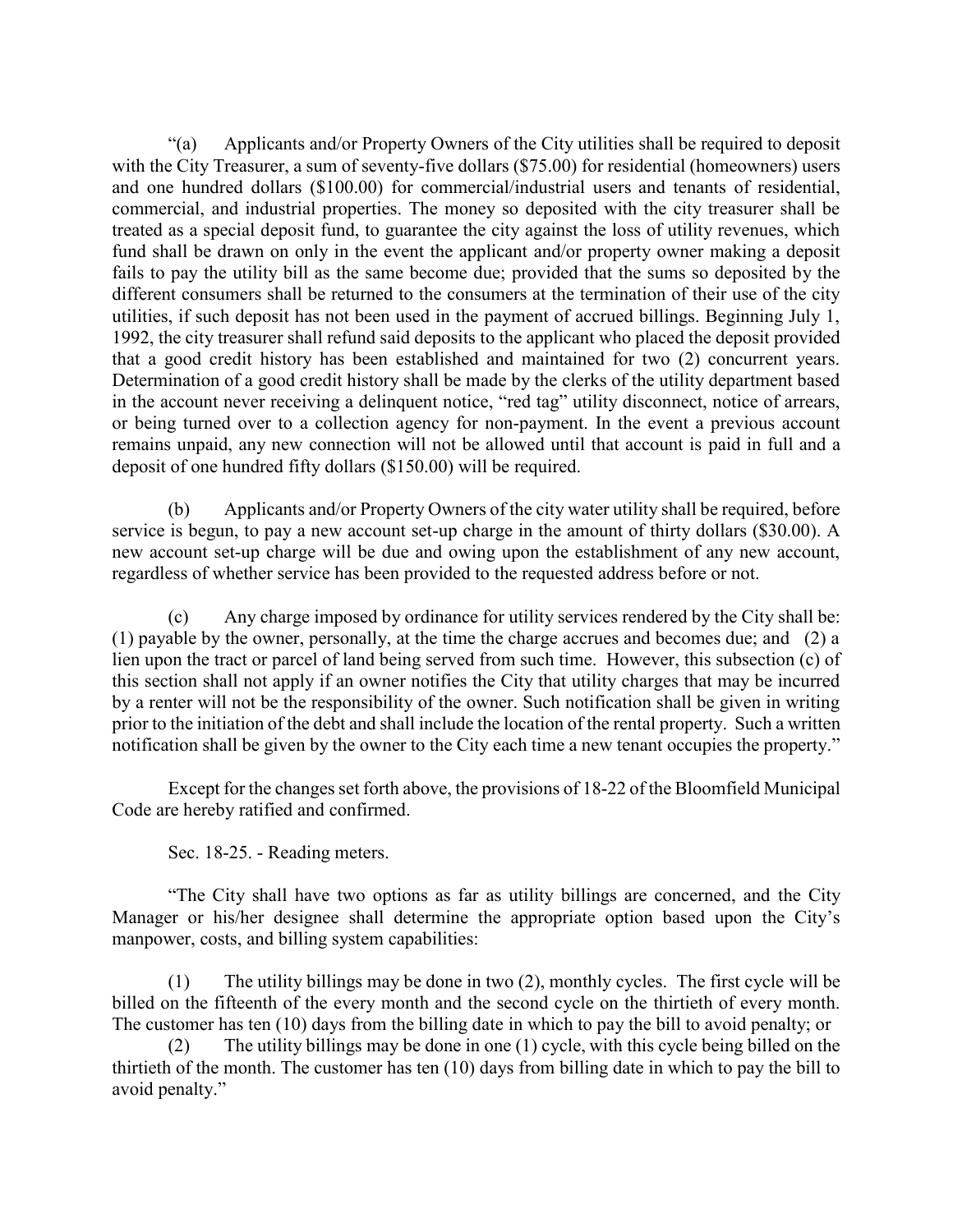Except for the changes set forth above, the provisions of 18-25 of the Bloomfield Municipal Code are hereby ratified and confirmed.

Sec. 18-26. - Water connection required.

"(a) It shall be unlawful for any person to use a dwelling or any other place for the purposes of a dwelling unless: (1) the dwelling or place is connected to the city water utility system in compliance with this article; (2) the occupant of the property establishes an account with the Utilities Office for the purpose of furnishing water to the dwelling; and (3) the dwelling place is actually actively receiving water from the city water utility system. It shall be unlawful for any person to use a commercial or industrial place for any purpose unless: (1) the commercial or industrial place is connected to the city water utility system in compliance with this article; (2) the occupant of the property establishes an account with the Utilities Office for the purpose of furnishing water to the dwelling; and (3) the commercial or industrial place is actually actively receiving water from the city water utility system.

(b) It shall be unlawful for any owner of any dwelling or other place used as a dwelling to allow such dwelling or place to be used as a dwelling unless: (1) the dwelling or place is connected to the city water utility system in compliance with this article; (2) the owner of the property establishes an account with the Utilities Office for the purpose of furnishing water to the dwelling; and (3) the dwelling place is actually actively receiving water from the city water utility system. the dwelling or place is connected to the city utility system. It shall be unlawful for any owner to allow the use of a commercial or industrial place for any purpose unless: (1) the commercial or industrial place is connected to the city water utility system in compliance with this article; (2) the owner of the property establishes an account with the Utilities Office for the purpose of furnishing water to the dwelling; and (3) the commercial or industrial place is actually actively receiving water from the city water utility system."

Except for the changes set forth above, the provisions of 18-26 of the Bloomfield Municipal Code are hereby ratified and confirmed.

Sec. 18-29. - Water waste.

Penalties and violation fees:

First violation: Twenty-five dollar (\$25.00) fine.

Second violation: Sixty dollar (\$60.00) fine.

Third through fifth violation: One hundred and twenty-five dollars (\$125.00) fine per violation.

Sixth through eighth violation: Two hundred and fifty dollars (\$250.00) fine per violation.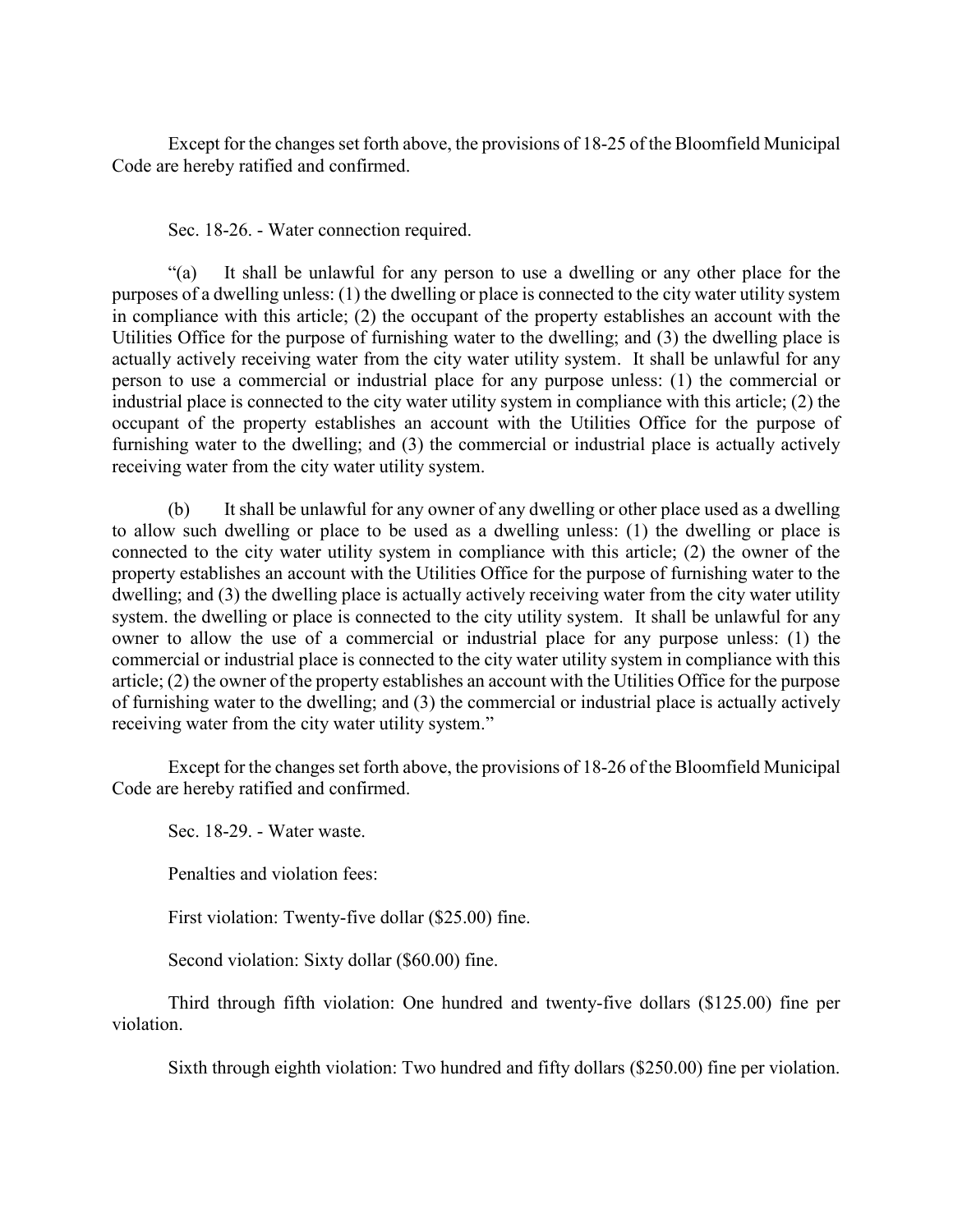Ninth or more violations the application of a flow restriction device at the meter. This device will not be removed until the violation has ceased or a water variance is granted.

Fees and or fines will be listed as a separate line item on the water bill. All penalty fees and or fine must be paid in full within the normal payment period allowed by the water billing system."

Except for the changes set forth above, the provisions of 18-29 of the Bloomfield Municipal Code are hereby ratified and confirmed.

Sec. 18-30. – Lien for Unpaid Water Charges.

"All unpaid water unit charges, levied and collectible under the provisions of Chapter Eighteen (18) of the Bloomfield Municipal Code, are hereby declared to be a lien upon the property benefitted from the connection of the water unit to the water system of the city, provided the lien shall not be enforceable until a declaration of lien claim is filed with the county clerk after the date of the connection of the water unit to the water system of the city, and provided further, that the lien claim shall describe the property against which the lien is claimed, shall set forth the amount of the claim, and shall state the date of connection."

"Sec. 18-36. - Connection to sewer system required.

(d) It shall be unlawful for any person to use a dwelling or any other place for the purposes of a dwelling unless: (1) the dwelling or place is connected to the city wastewater utility system in compliance with this article; (2) the occupant of the property establishes an account with the Utilities Office for the purpose of furnishing wastewater service to the dwelling; and (3) the dwelling place is actually actively receiving wastewater service from the city wastewater utility system. It shall be unlawful for any person to use a commercial or industrial place for any purpose unless: (1) the commercial or industrial place is connected to the city wastewater utility system in compliance with this article; (2) the occupant of the property establishes an account with the Utilities Office for the purpose of furnishing wastewater to the dwelling; and (3) the commercial or industrial place is actually actively receiving wastewater service from the city wastewater utility system.

(e) It shall be unlawful for any owner of any dwelling or other place used as a dwelling to allow such dwelling or place to be used as a dwelling unless: (1) the dwelling or place is connected to the city wastewater utility system in compliance with this article; (2) the owner of the property establishes an account with the Utilities Office for the purpose of furnishing wastewater to the dwelling; and (3) the dwelling place is actually actively receiving wastewater from the city water utility system."

Except for the changes set forth above, the provisions of 18-36 of the Bloomfield Municipal Code are hereby ratified and confirmed.

Sec. 18-54. - Sewer user rates.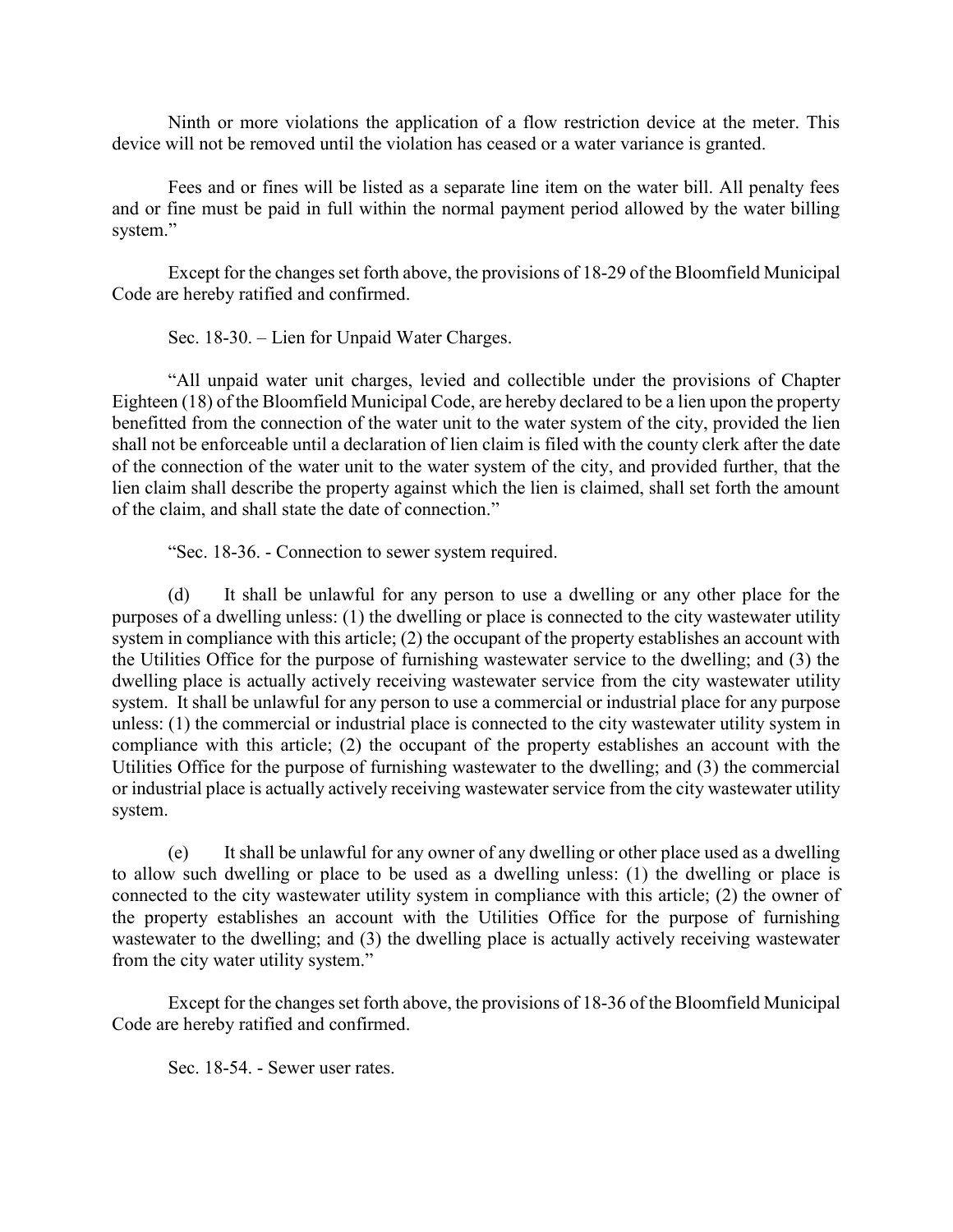| "(a)                                                | The following rate structure has been approved on |                |
|-----------------------------------------------------|---------------------------------------------------|----------------|
| regular meeting; the new schedule will be effective |                                                   | .2016:         |
| Meter Size                                          | <b>Base Rate</b>                                  | Per 1,000 Gal. |
| $\frac{3}{4}$ " meter                               | \$16.62                                           | \$4.57         |
| $\frac{3}{4}$ " meter senior                        | \$12.23                                           | \$4.57         |
| 1" meter                                            | \$25.65                                           | \$4.57         |
| $2$ " meter                                         | \$51.06                                           | \$4.57         |
| 3" meter                                            | \$77.18                                           | \$4.57         |
| 4" meter                                            | \$103.30                                          | \$4.57         |
| <b>Outside City</b>                                 |                                                   |                |
| $\frac{3}{4}$ meter                                 | \$24.34                                           | \$6.86         |
| $\frac{3}{4}$ " meter senior                        | \$12.23                                           | \$6.86         |
| 1" meter                                            | \$37.87                                           | \$6.86         |
| 2" meter                                            | \$76.00                                           | \$6.86         |
| 3" meter                                            | \$115.18                                          | \$6.86         |
| 4" meter                                            | \$154.36                                          | \$6.86         |
|                                                     |                                                   |                |

A Capital Replacement Charge of \$2.50 per month for each customer account is hereby made a part of the current rate structure."

Except for the changes set forth above, the provisions of 18-54 of the Bloomfield Municipal Code are hereby ratified and confirmed.

## Sec. 18-56. - Remedies.

"All remedies prescribed or liens created under this division shall be cumulative and the use of one (1) or more remedies by the City shall not bar the use of any other remedy for the purpose of enforcing the provisions of this division or any liens created by the law. The fees fixed by this division shall be a lien in favor of the city upon the real property of the person and/or property owner used in connection with the sewer use which gave rise to the fee and such lien shall be imposed, collected, enforced and paid as provided by the law. No property or any person shall be exempt from levy and sale or execution issued for the collection of a judgement for any fee imposed by this division."

Except for the changes set forth above, the provisions of 18-56 of the Bloomfield Municipal Code are hereby ratified and confirmed.

Sec. 18-57. – Additional Charges.

"The following charges shall apply in addition to any other charges and/or fees contained within this Chapter Eighteen (18):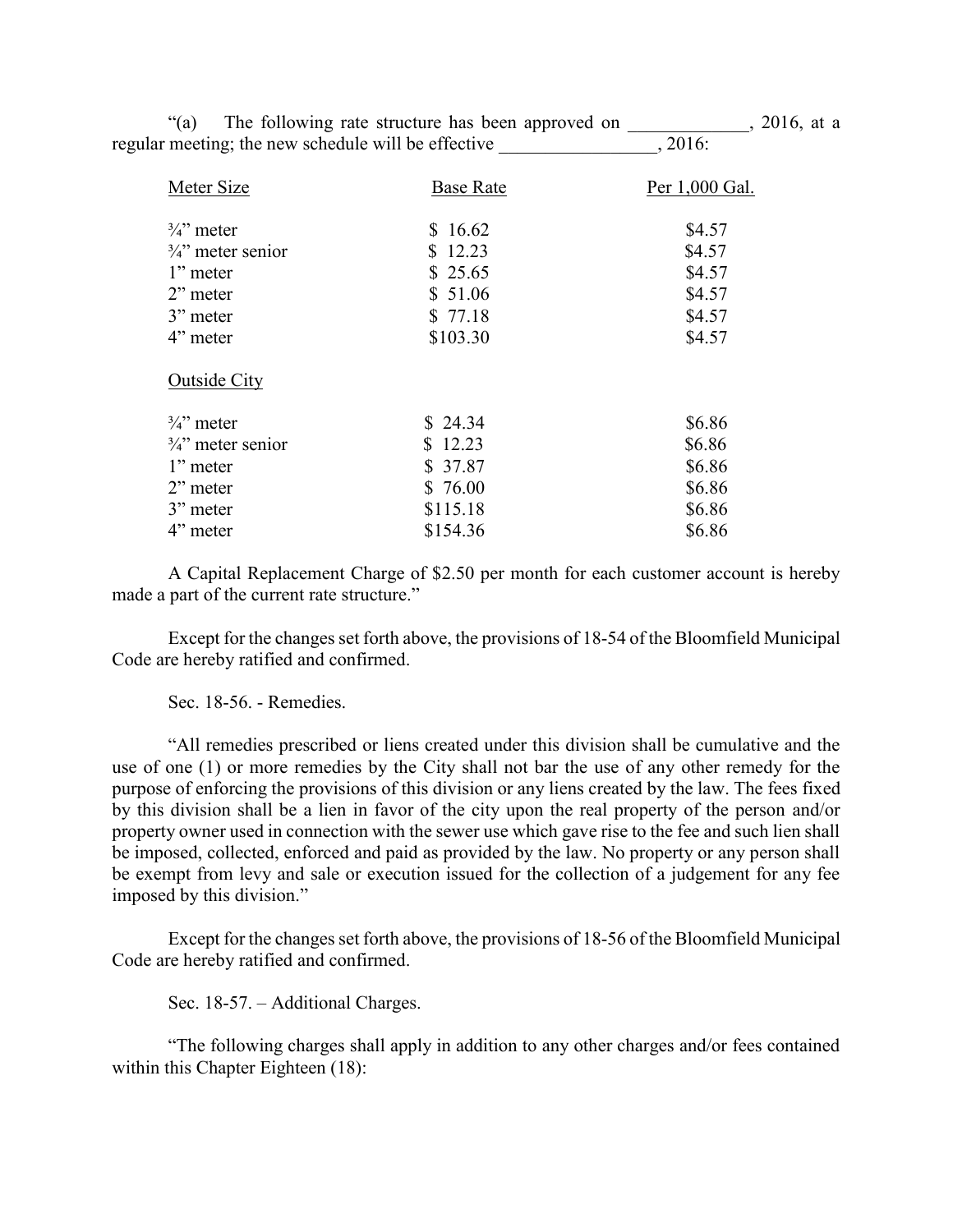Non-sufficient funds: in the event that the City is assessed a charge by a customer's financial institution(s) as a result of non-sufficient funds in customer's banking account, then customer shall be assessed a non-sufficient fund charge by the City in the amount of twenty-five dollars (\$25.00).

Leak Investigation Charge: If a customer requests the City to check for a leak in the City's portion of the service line, and a leak is found in the City's portion of the service line, then no charge will be made to the customer; however, if no leak is found in the City's portion of the service line, then the customer shall be assessed a charge of ten dollars (\$10.00).

Fire Hydrant Meter Deposit and Rental Fee: any customer desiring the use of a City owned fire hydrant shall pay a meter deposit of eight hundred and fifty dollars (\$850.00) and a monthly rental fee of fifty dollars (\$50.00).

No Access Fee: A "no access fee" of \$15.00 shall be added to the normal billing under when a meter must be checked and the meter reader cannot reasonably gain access to the meter after traveling to the premises and make reasonable attempts to access the meter. In such an event, a tag containing the following language shall be left on the primary entrance to the premises: 'The City of Bloomfield attempted to check your meter today and could not reasonably gain access. Please immediately call 632-6305 to schedule a time when we may access your meter within 24 hours. You need not be present, but access to your meter is necessary. A No Access Fee of \$15.00 is being added to your normal billing."

Sec. 18-58. – Additional Requirements for Lessor/Lessee Arrangements.

"In addition to what is required elsewhere in Chapter Eighteen (18) of the Bloomfield Municipal Code, the following provisions shall apply to any owner of a residential, commercial, or industrial property when said property has tenants or occupants (regardless of whether a rental fee is actually paid and received by the owner):

- 1) The property owner of a rental property must notify the Utilities Office within five (5) business days after a tenant vacates the premises;
- 2) The property owner is responsible for repairing underground leaks in the water service in a timely manner. Upon becoming aware of an underground leak in the water service, the property owner shall make necessary repairs within sixty (60) calendar days. If there is a sufficient reason why this deadline cannot be met, the property owner shall notify the Utilities Office to make arrangements for an extension of time. The granting of an extension shall be at the discretion of the City.
- 3) The City may implement a system of sending utility bills and late notices via email rather than via regular mail should such a system prove feasible for all or a portion of its customers.
- 4) Within sixty (60) days of the date this Ordinance is adopted by the City, all owners of a rental property must establish an account with the Utilities Office. The owner of a